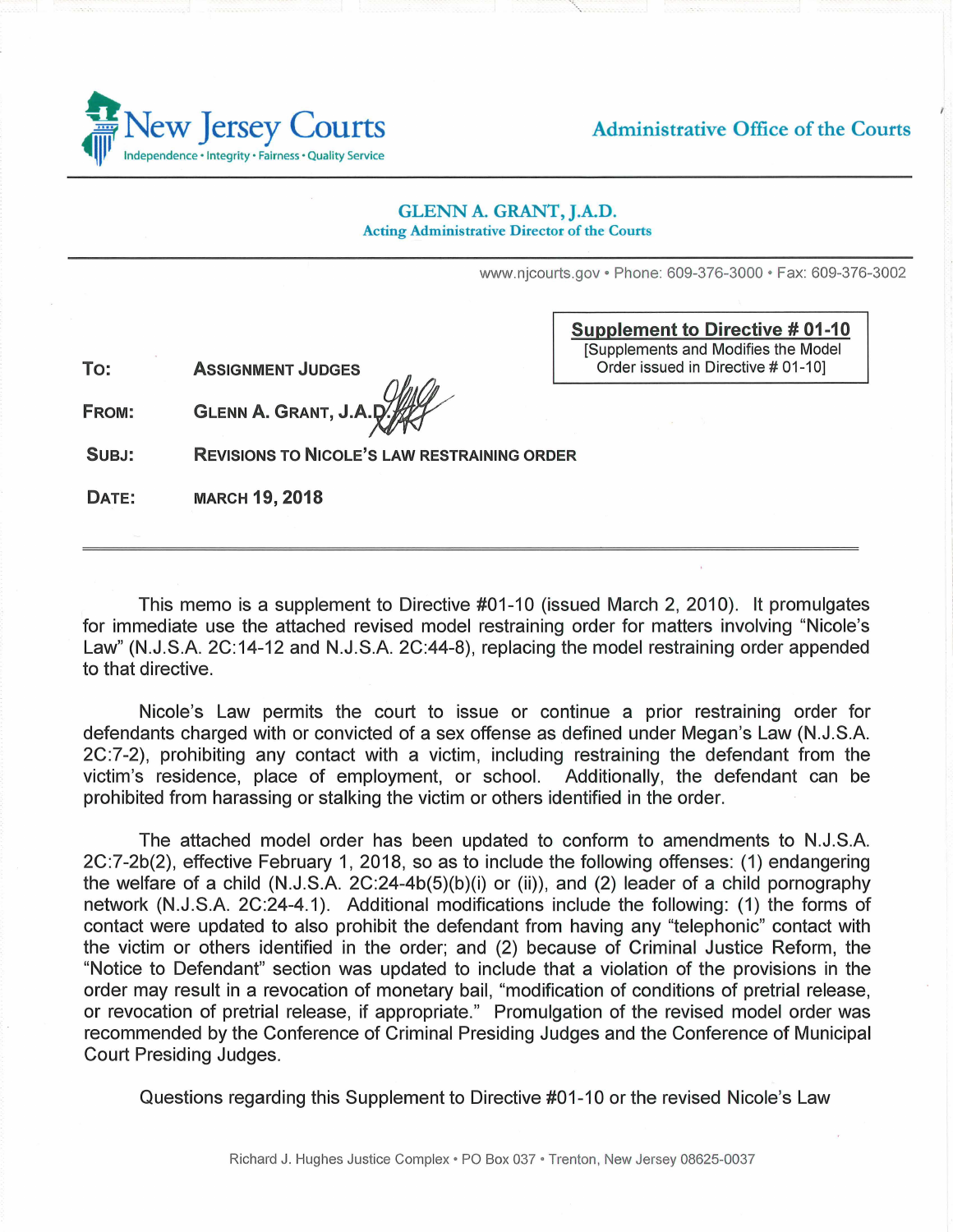Supplement to Directive # 01-10 Revisions to Nicole's Law Restraining Order March 19, 2018 Page 2

model restraining order may be directed to Assistant Director Sue Callaghan at 609-815-2900, ext. 55300 or Sue.Callaghan@njcourts.gov.

Attachment (revised model order)

cc: Chief Justice Stuart Rabner Attorney General Gurbir S. Grewal Public Defender Joseph Krakora Criminal Division Judges Family Division Judges Municipal Court Judges Elie Honig, Director, Div. of Crim. Justice County Prosecutors Steven D. Bonville, Chief of Staff AOC Directors and Assistant Directors

G.A.G.

Ann Marie Fleury, Special Assistant Melaney S. Payne, Special Assistant Trial Court Administrators Criminal Division Managers and Assistants Family Division Managers and Assistants Municipal Division Managers Municipal Court Administrators Vance D. Hagins, Chief, Criminal Practice David Tang, Chief, Family Practice Maria Pogue, Assistant Chief, Criminal Practice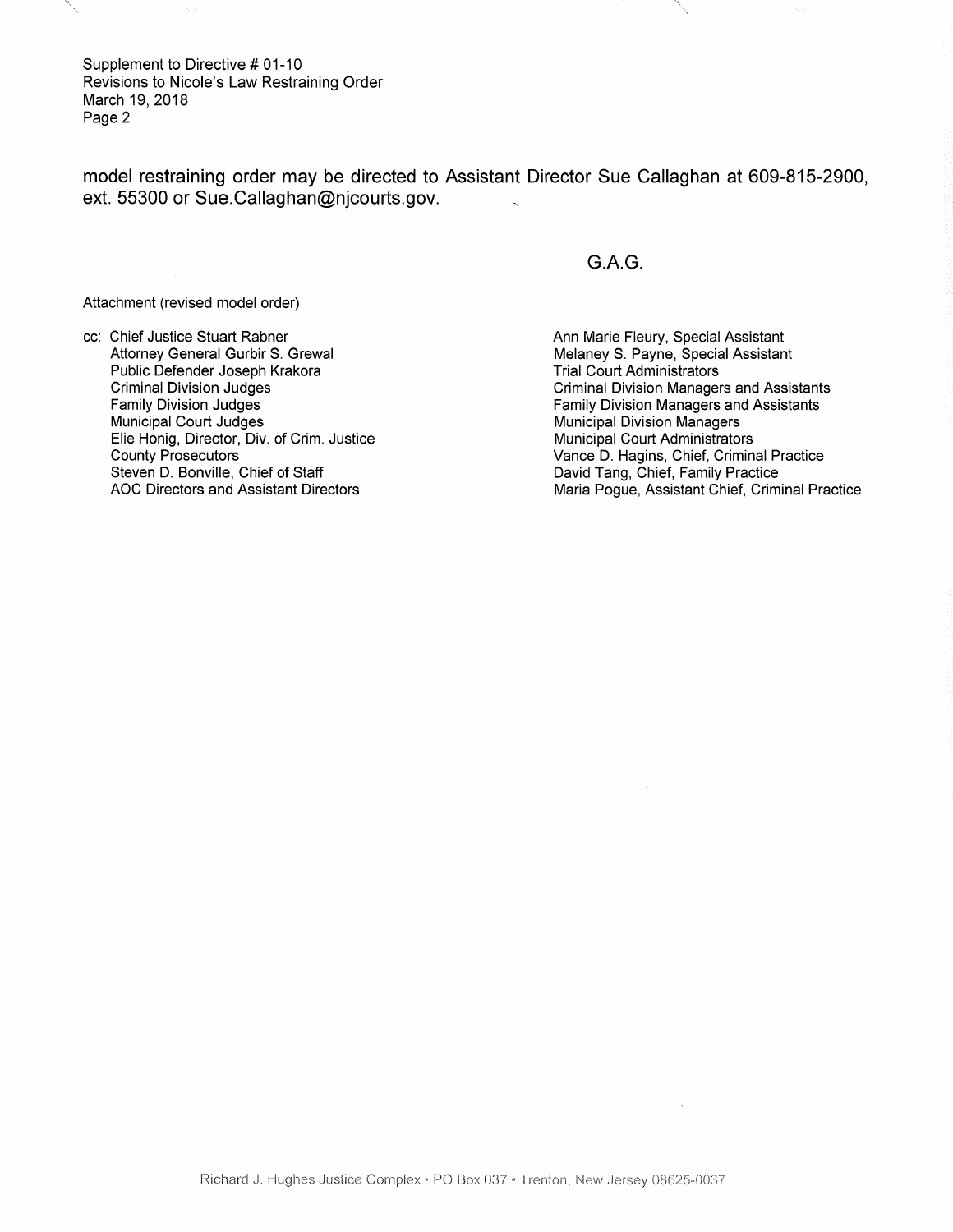| <b>State of New Jersey</b><br>v.                                                                                                     | Superior Court, Law Division County<br>□ Municipal Court of <u>_______________________________</u><br><b>Complaint #: Example 2018</b> |
|--------------------------------------------------------------------------------------------------------------------------------------|----------------------------------------------------------------------------------------------------------------------------------------|
| <b>Defendant</b>                                                                                                                     | <b>Sex Offense Restraining Order</b><br>pursuant to N.J.S.A. 2C:14-12 and N.J.S.A. 2C:44-8<br>("Nicole's Law")                         |
| (Defendant Name)                                                                                                                     | having been charged in the above complaint with or convicted of violation(s) of:                                                       |
| Aggravated Sexual Assault,<br>N.J.S.A. 2C:14-2a                                                                                      | Luring or Enticing, N.J.S.A. 2C:13-6                                                                                                   |
| Sexual Assault, N.J.S.A. 2C:14-2b or c                                                                                               | Criminal Sexual Contact, N.J.S.A. 2C:14-3b if the<br>victim is a minor                                                                 |
| Aggravated Criminal Sexual Contact,<br>N.J.S.A. 2C:14-3a                                                                             | Criminal Restraint, N.J.S.A. 2C:13-2, if the victim<br>is a minor and the offender is not the parent                                   |
| Kidnapping, N.J.S.A. 2C:13-1c(2)                                                                                                     | False Imprisonment, N.J.S.A. 2C:13-3 if the victim<br>is a minor and the offender is not the parent                                    |
| Kidnapping, N.J.S.A. 2C:13-1, if the victim is a<br>minor and the offender is not the parent                                         | Promoting Child Prostitution,<br>N.J.S.A. 2C:34-1b(3)                                                                                  |
| Endangering the Welfare of a Child,<br>N.J.S.A. 2C:24-4a                                                                             | Promoting Child Prostitution,<br>N.J.S.A. 2C:34-1b(4)                                                                                  |
| Endangering the Welfare of a Child,<br>N.J.S.A. 2C:24-4b(3)                                                                          | Leader of a Child Pornography Network N.J.S.A.<br>2C:24-4.1 (if offense was committed on or after<br>February 1, 2018)                 |
| Endangering the Welfare of a Child,<br>N.J.S.A. 2C:24-4b(4)                                                                          | Attempt to commit any of the above offenses                                                                                            |
| Endangering the Welfare of a Child,<br>$N.J.S.A. 2C:24-4b(5)(a)$                                                                     |                                                                                                                                        |
| Endangering the Welfare of a Child,<br>N.J.S.A. 2C:24-4b(5)(b)(i) or (ii) (if offense was<br>committed on or after February 1, 2018) |                                                                                                                                        |
| In addition to any other conditions ordered by the Court, it is on this ________day of _________<br>any contact with the victim,     | 20<br>hereby<br>ORDERED, pursuant to N.J.S.A. 2C:14-12 and N.J.S.A. 2C:44-8 ("Nicole's Law"), that you are prohibited from having      |

<sub>\_</sub>, including, but not limited to the following restrictions.

**(Victim's Name)** 

Z.

N.